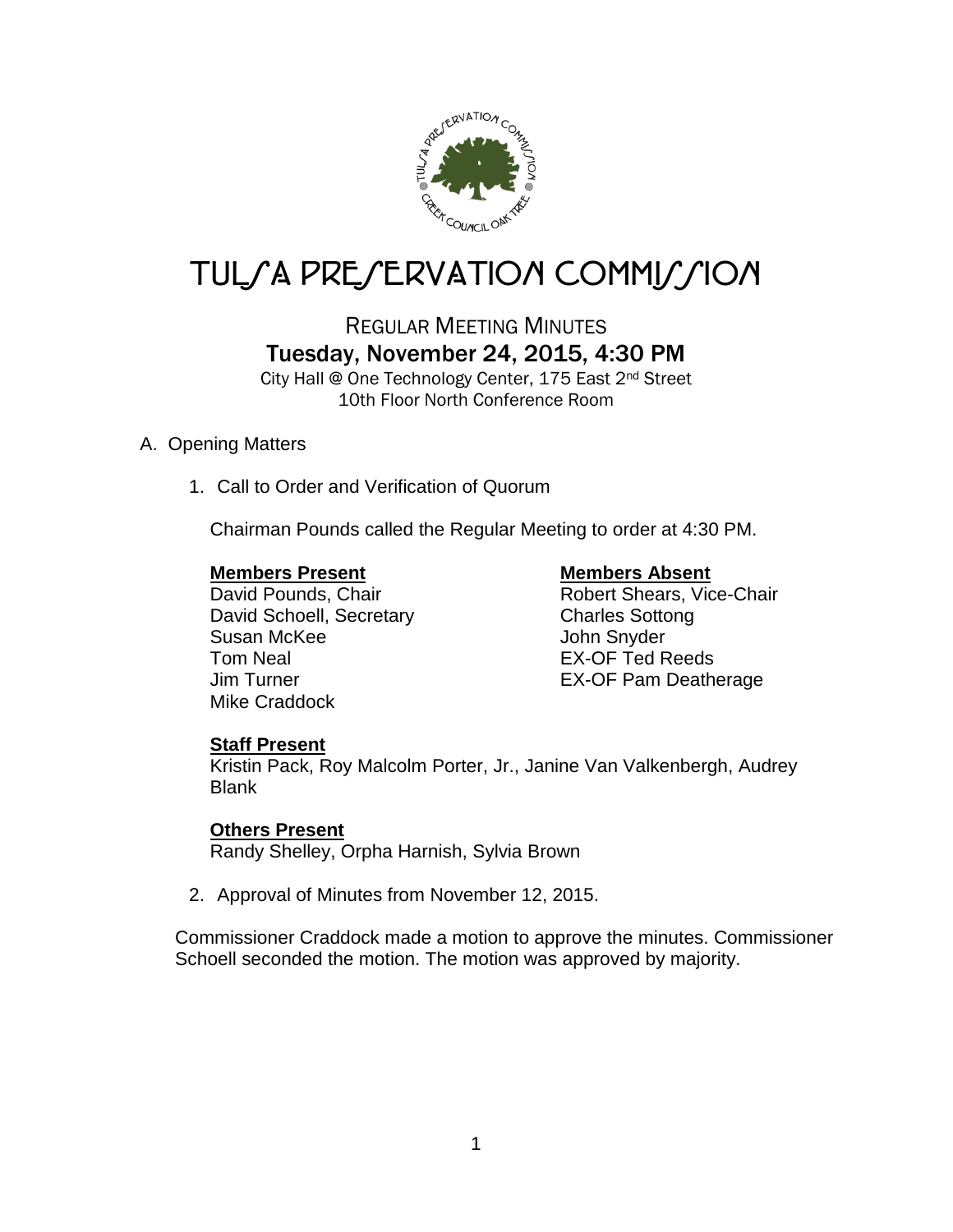#### **Vote: Meeting Minutes November 12, 2015.**

| Ш | ı۷<br>Æ<br>., |
|---|---------------|
|   |               |

**<u>Opposed</u> <b>Abstaining Not Present**<br>McKee **Shears** 

1. Pounds 2. Schoell Sottong

3. Craddock Snyder

- 4. Neal
- 5. Turner
	- 3. Disclosure of Conflicts of Interest None
- B. Actionable Items

#### 1. COA-15-53 / 1702 S. Rockford Ave. (Swan Lake)

Applicant: Tom and Sylvia Brown *COA Subcommittee Review Date: November 17, 2015* Request:

1. Install porch canopy according to drawing submitted

Staff presented the application to the Commission, and the applicant, Sylvia Brown, was present. Commissioner Neal presented the COA Subcommittee report. The applicant stated she was open to any questions from the Preservation Commission.

Commissioner Neal made a motion to approve the application. Commissioner Craddock seconded the motion. The motion was approved unanimously. Guidelines cited: B.1.1, B.1.2, B.1.3, B.1.4, B.3.3, B.5.1.

**Vote:** 1702 S. Rockford Ave. **(Swan Lake)**

| In Favor    | <b>Opposed</b> | <b>Abstaining</b> | <b>Not Present</b> |
|-------------|----------------|-------------------|--------------------|
| 1. Pounds   |                |                   | <b>Shears</b>      |
| 2. Schoell  |                |                   | Snyder             |
| 3. Craddock |                |                   | Sottong            |
| 4. McKee    |                |                   |                    |
| 5. Neal     |                |                   |                    |
| 6. Turner   |                |                   |                    |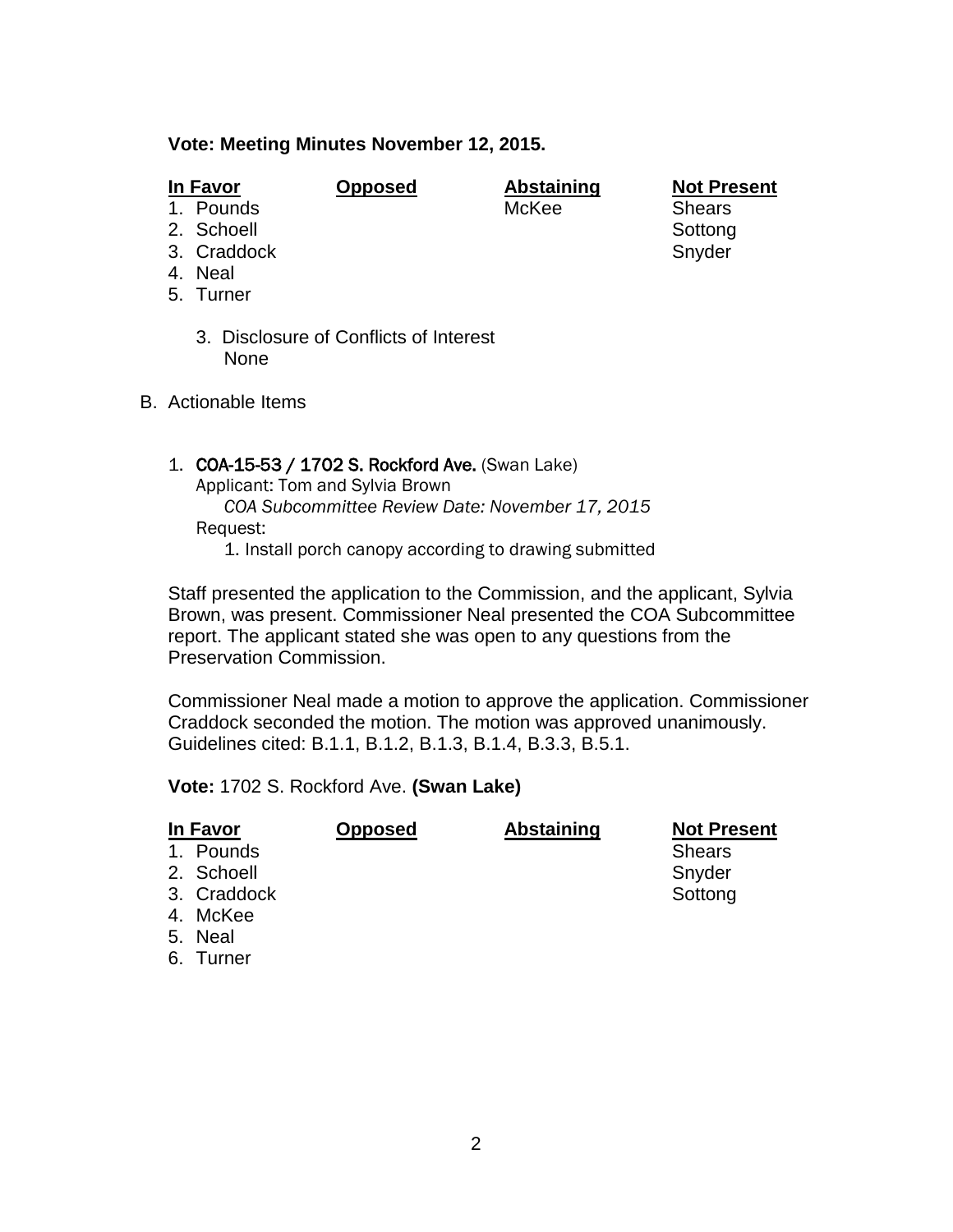2. COA-15-55 / 1603 S. Newport Ave. (N. Maple Ridge) Applicant: Randall Shelley for Orpha Harnish *COA Subcommittee Review Date: November 17, 2015* Request:

1. Construct sunroom according to plans submitted

Staff presented the application to the Commission, and the applicant, Orpha Harnish and her representative, Randall Shelley, were present. Commissioner Neal presented the COA Subcommittee report and commented on an error by the COA Subcommittee since the addition will project into the yard more than expected. Mr. Shelley stated, if the addition projected 7 feet, then it will be aligned with houses along the same side of the street, and, if the addition projected 10 feet, it will be aligned with the porches along the same side of the street. Commissioner Pounds asked the Commission if the addition would obstruct the view of the porches and if it will detract from the existing structure and neighborhood. Commissioner Neal replied the Commission will need to find a balance between the desire of the homeowner and the Unified Design Guidelines.

Commissioner Turner stated he was concerned with the addition projecting even though it was set back from the corner and with the arrangement of the windows. Commissioner Neal noted that on the south elevation there are groupings of windows. Commissioner Craddock stated he believed at the COA Subcommittee Meeting the proposal would be revised to have two groups of three windows. Mr. Shelley stated the revision would allow enough light for the plants.

Commissioner Schoell asked Mr. Shelley if the proposed roof will extend from the existing roof. Mr. Shelley replied that it would extend and that the eave overhang could be reduced if needed. Commissioner Neal stated it would be appropriate if the eave overhang matched the existing building.

Commissioner McKee asked Mr. Shelley if he had considered reducing the addition from 10 feet to 8 feet. Mr. Shelley replied 10 feet will allow more usable space, and the applicant intends to landscape along the addition. Commissioner McKee asked Mr. Shelley if the addition will extend to the drop in the landscape. Mr. Shelley replied the addition will be 15 feet away from the drop in the landscape.

Commissioner Schoell stated he was not sure if the applicant has provided enough information. Commissioner Neal suggested a revised drawing. Commissioner Schoell stated he does not foresee an issue with the proposal, but there is not enough information to hold the applicant accountable to the project. Mr. Shelley asked the Commission to clarify whether they wanted two sets of three windows. Commissioner Turner suggested incorporating accent windows typically found in ranch style residences. Commissioner Schoell requested the applicant provide two sections with dimensions of the overhang and elevations. Commissioner Turner requested a rear elevation with window sizes.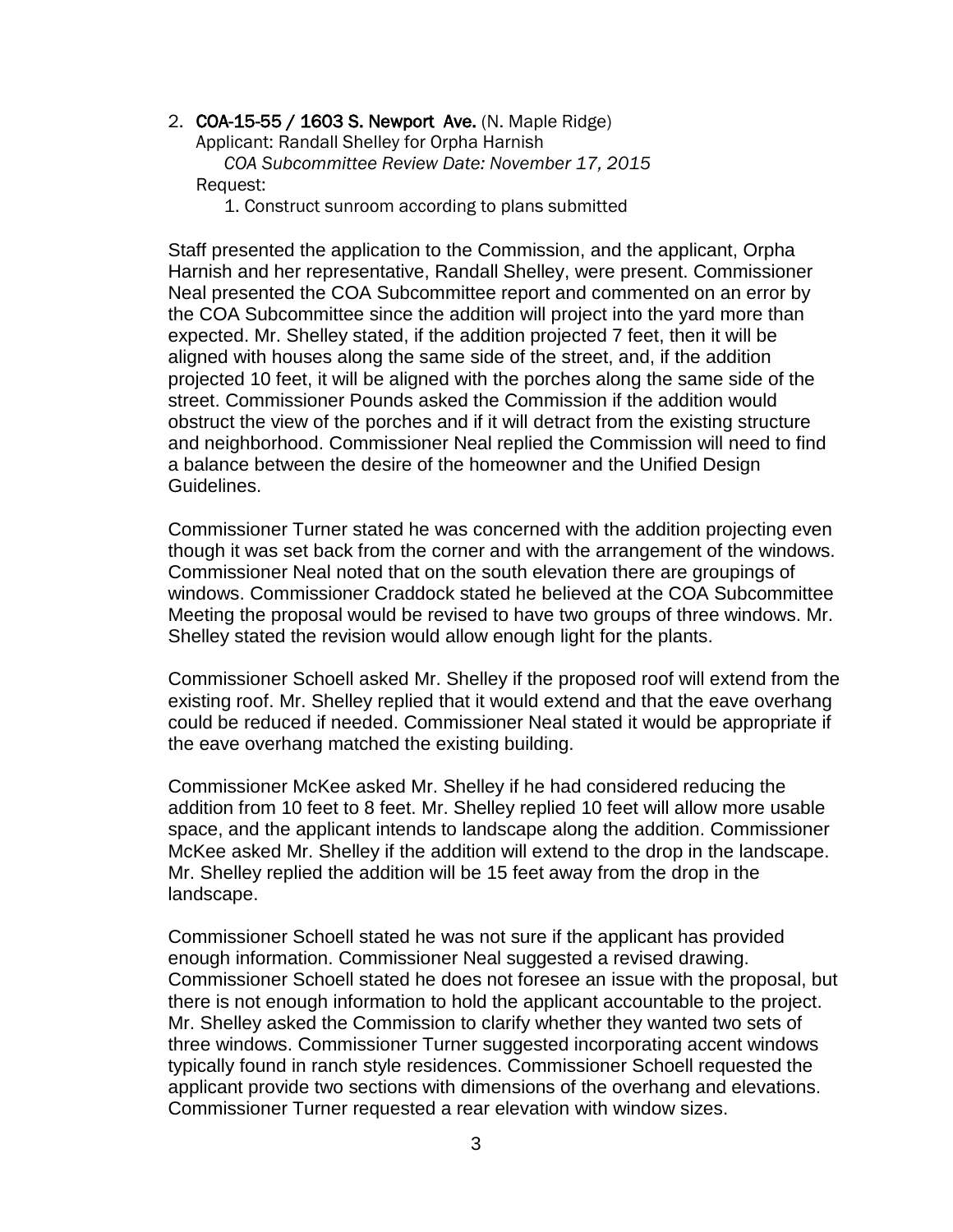After the discussion, the applicant requested the continuation of the review. Commissioner Craddock made a motion to continue the application with this approval from the applicant. Commissioner Neal seconded the motion. The motion was approved unanimously. Guideline cited: B.1.1, B.1.2, B.1.3, B.1.4, B.3.1, B.3.2,. B.3.3, B.4.1, B.4.2, E.1.1, E.1.2, E.1.3, & E.1.4.

**Vote:** 1603 S. Newport Ave. **(N. Maple Ridge)**

# **In Favor Opposed Abstaining Not Present**

1. Pounds and Shears Shears Shears Shears Shears Shears Shears Shears Shears Shears Shears Shears Shears Shears

2. Schoell Snyder Snyder

- 3. Craddock Sottong Sottong Sottong Sottong Sottong Sottong Sottong Sottong Sottong Sottong Sottong Sottong So
- 4. McKee
- 5. Neal
- 6. Turner

## 3. **"Approved Project" Signs for Staff Approved Projects**

Commissioner Schoell stated "Approved Project" signs for staff approvals will allow residents in the district and Commissioners to know if an ongoing project was approved or in violation. Commissioner McKee stated "Approved Project" signs will allow residents to know about the process. Commissioner Turner recommended writing the COA number on the sign.

Commissioner Schoell made a motion to approve requiring "Approved Project" signs for Staff Approved Projects. Commissioner Turner seconded the motion. The motion was passed unanimously.

### **Vote: "Approved Project" Signs for Staff Approved Projects**

| In Favor    | <b>Opposed</b> | <b>Abstaining</b> | <b>Not Present</b> |
|-------------|----------------|-------------------|--------------------|
| 1. Pounds   |                |                   | <b>Shears</b>      |
| 2. Schoell  |                |                   | Snyder             |
| 3. Craddock |                |                   | Sottong            |
| 4. McKee    |                |                   |                    |
| 5. Neal     |                |                   |                    |

6. Turner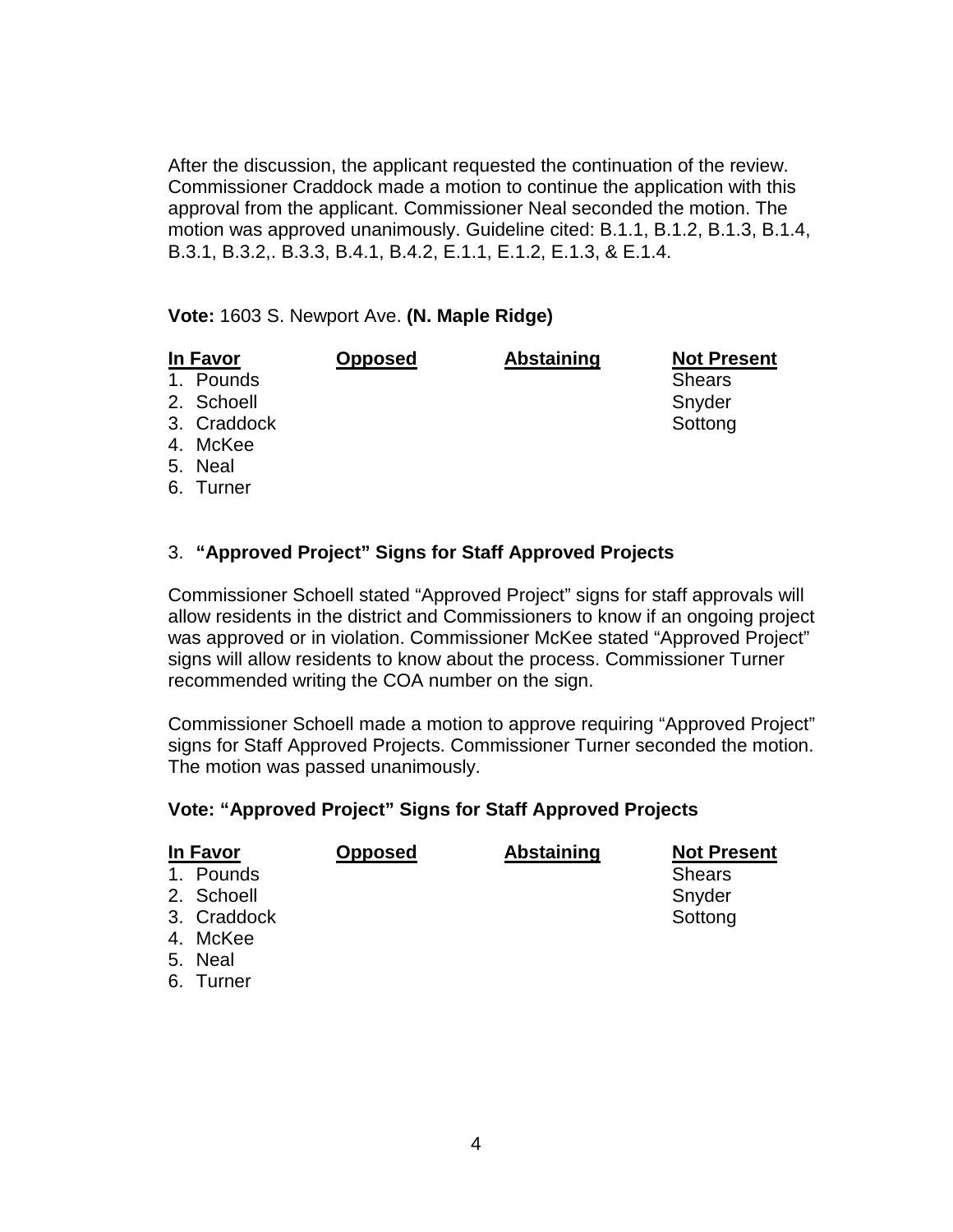#### C. Reports

A. Chair Report

Holiday Party – Staff relayed that if the Holiday Party were held in Dresser Mansion, there will be additional expenses. The Commission discussed other possible venues.

Committee Reports None.

B. Staff Report

Staff stated there are no staff approvals since the last Preservation Commission Meeting, and staff is waiting for confirmation of the reappointment of Commissioner Shears.

Status of application for porte-cochère at McBirney Mansion – Staff reminded the Commission that the previous report on October 27 mentioned the lack of notification about the projects to the Oklahoma State Historic Preservation Office (SHPO) and the absence of any documentation submitted to SHPO. These concerns were relayed to the owners by SHPO in correspondence dated October 26. Within the second week of November, SHPO received the proposal for the flag pole and porte-cochère; however, an earlier version of the proposed porte-cochère was submitted by the contractor. When staff became aware of the discrepancy, they notified SHPO. SHPO contacted the owners via Certified Mail with a letter dated November 9 and expressed concerns about the contractor acting as the owners' representative, the discrepancy in the porte-cochère drawings, and the consistency between the proposal and the terms of the easement. Meanwhile, the letter dated October 26 was returned to SHPO unopened.

Staff and SHPO have also received a proposal for treatment of the ponds from the owners' contractor. SHPO expressed concern about the impact on the landscape. Currently the aforementioned issues have been relayed to Dr. Bob L. Blackburn, the State Historic Preservation Officer for his attention.

Commissioner Schoell asked staff for clarification about approval of the portecochère. Staff stated the latest version of the porte-cochère was approved by the COA Subcommittee, but it has not been submitted to the Preservation Commission. Commissioner Turner asked staff if the letter was returned due to an error with the address. Staff stated it was only sent by Certified Mail. Commissioner Neal expressed concern about the lack of neighborhood support for these projects and the impact of the landscaping on the property. Commissioner Turner asked staff if there was photographic documentation with the easement. Staff replied the documentation existed but its quality was poor and added that SHPO retained the same documentation. Commissioner Pounds recommended to the Preservation Commission to continue this discussion as an agenda item for the next Preservation Commission Retreat.